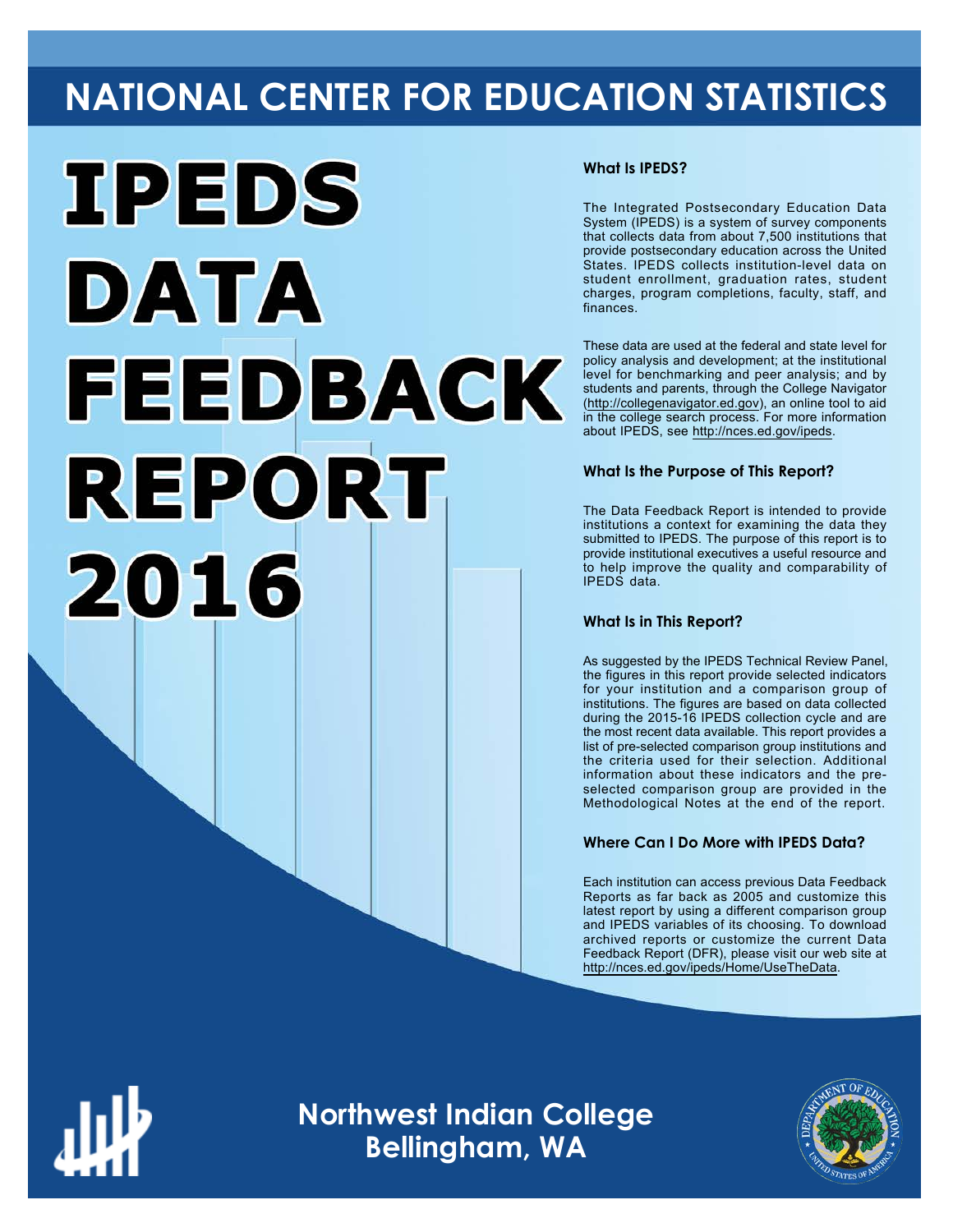# **COMPARISON GROUP**

Comparison group data are included to provide a context for interpreting your institution's statistics. If your institution did not define a custom comparison group for this report by July 17, NCES selected a comparison group for you. (In this case, the characteristics used to define the comparison group appears below.) The Customize Data Feedback Report functionality on the IPEDS Data Center [\(http://nces.ed.gov/ipeds/datacenter/\)](http://nces.ed.gov/ipeds/datacenter/) can be used to reproduce the figures in this report using different peer groups.

Using some of your institution's characteristics, a group of comparison institutions was selected for you. The characteristics include Carnegie Classification of Tribal Colleges. This comparison group includes the following 34 institutions:

- Aaniiih Nakoda College (Harlem, MT)
- Bay Mills Community College (Brimley, MI)
- Blackfeet Community College (Browning, MT)
- Cankdeska Cikana Community College (Fort Totten, ND)
- Chief Dull Knife College (Lame Deer, MT)
- College of Menominee Nation (Keshena, WI)
- College of the Muscogee Nation (Okmulgee, OK)
- Comanche Nation College (Lawton, OK)
- Dine College (Tsaile, AZ)
- Fond du Lac Tribal and Community College (Cloquet, MN)
- Fort Peck Community College (Poplar, MT)
- Haskell Indian Nations University (Lawrence, KS)
- Ilisagvik College (Barrow, AK)
- Institute of American Indian and Alaska Native Culture and Arts Development (Santa Fe, NM)
- Keweenaw Bay Ojibwa Community College (Baraga, MI)
- Lac Courte Oreilles Ojibwa Community College (Hayward, WI)
- Leech Lake Tribal College (Cass Lake, MN)
- Little Big Horn College (Crow Agency, MT)
- Little Priest Tribal College (Winnebago, NE)
- Navajo Technical University (Crownpoint, NM)
- Nebraska Indian Community College (Macy, NE)
- Nueta Hidatsa Sahnish College (New Town, ND)
- Oglala Lakota College (Kyle, SD)
- Saginaw Chippewa Tribal College (Mount Pleasant, MI)
- Salish Kootenai College (Pablo, MT)
- Sinte Gleska University (Mission, SD)
- Sisseton Wahpeton College (Sisseton, SD)
- Sitting Bull College (Fort Yates, ND)
- Southwestern Indian Polytechnic Institute (Albuquerque, NM)
- Stone Child College (Box Elder, MT)
- Tohono O'Odham Community College (Sells, AZ)
- Turtle Mountain Community College (Belcourt, ND)
- United Tribes Technical College (Bismarck, ND)
- White Earth Tribal and Community College (Mahnomen, MN)

#### **The figures in this report have been organized and ordered into the following topic areas:**

| 1) Admissions (only for non-open-admissions schools) | [No charts applicable] |             |
|------------------------------------------------------|------------------------|-------------|
| 2) Student Enrollment                                | Fig. 1 and 2           | Pg. 3       |
| 3) Awards                                            | Fig. 3                 | Pg. 3       |
| 4) Charges and Net Price                             | Fig. 4 and $5$         | Pg. 4       |
| 5) Student Financial Aid                             | Fig. 6, 7, 8 and 9     | Pg. 4 and 5 |
| 6) Military Benefits*                                | [No charts applicable] |             |
| 7) Retention and Graduation Rates                    | Fig. 10, 11, 12 and 13 | Pg. 5 and 6 |
| 8) Finance                                           | Fig. 14 and 15         | Pg. 7       |
| 9) Staff                                             | Fig. 16 and 17         | Pg. 7       |
| 10) Libraries*                                       | [No charts applicable] |             |

\*These figures only appear in customized Data Feedback Reports (DFR), which are available through Use the Data portal on the IPEDS website.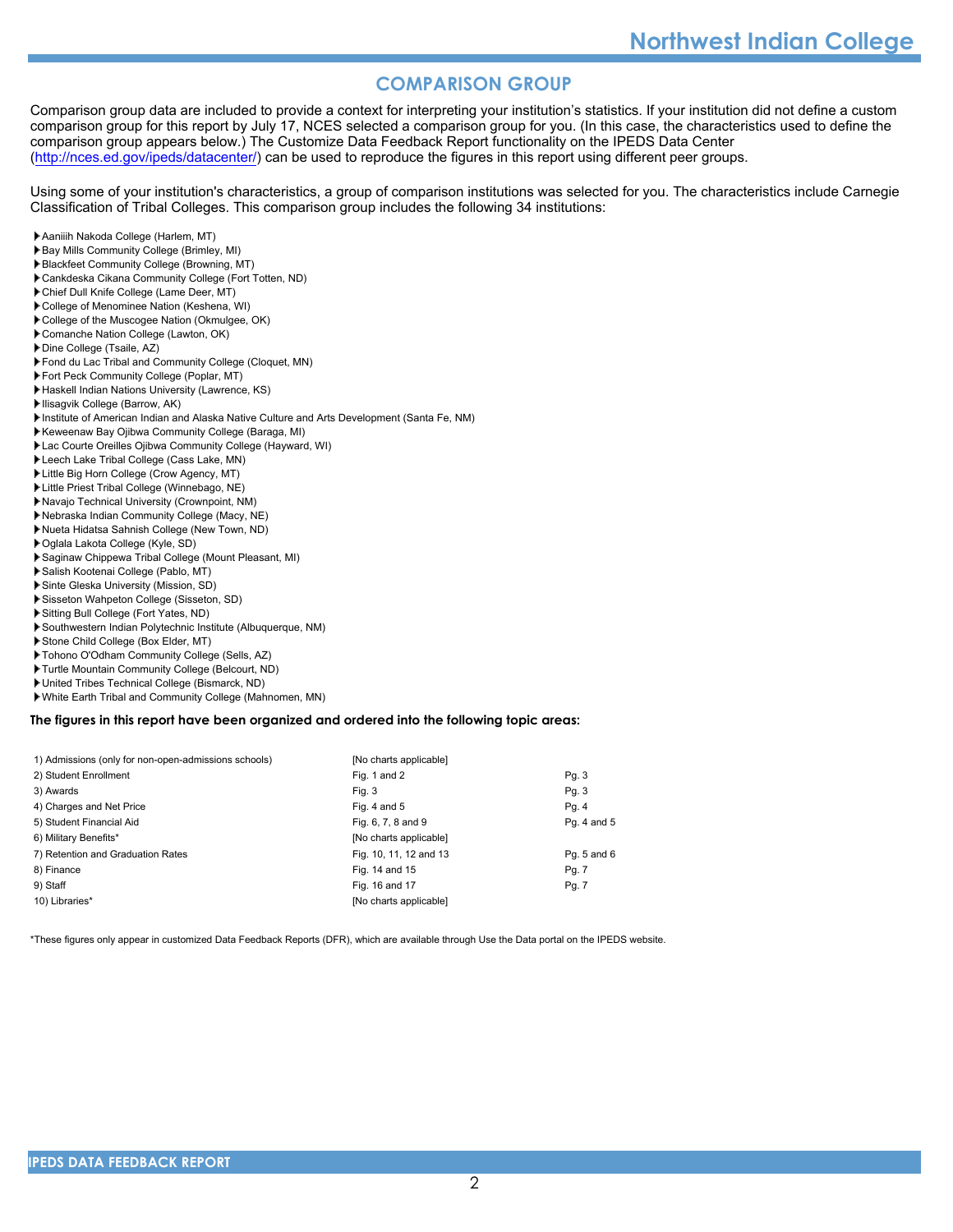



NOTE: For more information about disaggregation of data by race and ethnicity, see the Methodological Notes. Median values for the comparison group will not add to 100%. See "Use of Median Values for Comparison Group" for how median values are determined. N is the number of institutions in the comparison group. SOURCE: U.S. Department of Education, National Center for Education Statistics, Integrated Postsecondary Education Data System (IPEDS): Spring 2015, Fall Enrollment component.

## **Figure 2. Unduplicated 12-month headcount of all students and of undergraduate students (2014-15), total FTE enrollment (2014-15), and full- and part-time fall enrollment (Fall 2015)**



NOTE: For details on calculating full-time equivalent (FTE) enrollment, see Calculating FTE in the Methodological Notes. Total headcount, FTE, and full- and part-time fall enrollment include both undergraduate and postbaccalaureate students, when applicable. N is the number of institutions in the comparison group.

SOURCE: U.S. Department of Education, National Center for Education Statistics, Integrated Postsecondary Education Data System (IPEDS): Fall 2015, 12-month Enrollment component and Spring 2016, Fall Enrollment component.

## **Figure 3. Number of degrees awarded, by level: 2014-15**



NOTE: For additional information about postbaccalaureate degree levels, see the Methodology Notes. N is the number of institutions in the comparison group.

SOURCE: U.S. Department of Education, National Center for Education Statistics, Integrated Postsecondary Education Data System (IPEDS): Fall 2015, Completions component.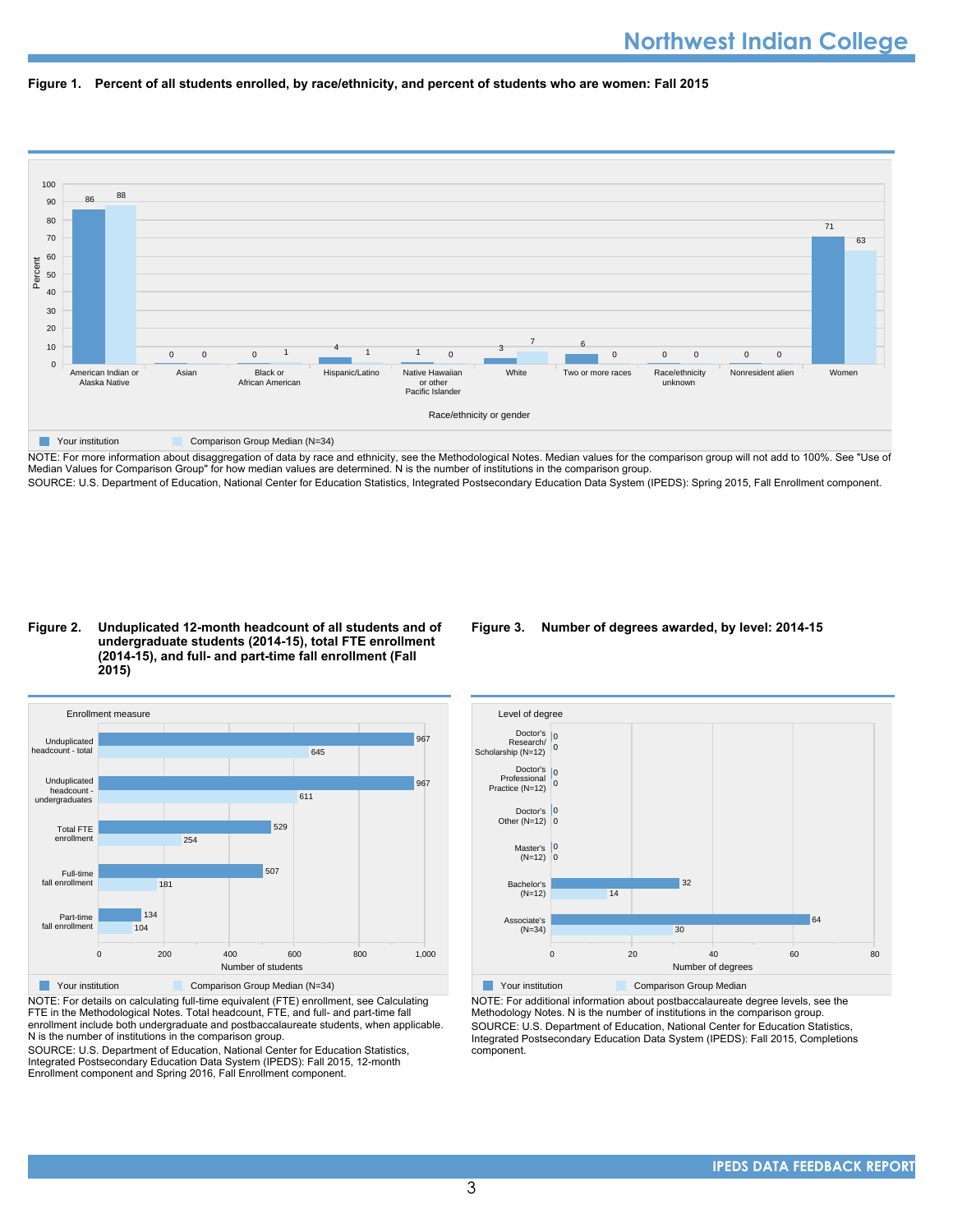# **Northwest Indian College**

**Figure 4. Academic year tuition and required fees for full-time, first-time degree/certificate-seeking undergraduates: 2012-13 to 2015-16**



NOTE: The tuition and required fees shown here are the lowest reported from the categories of in-district, in-state, and out-of-state. N is the number of institutions in the comparison group.

SOURCE: U.S. Department of Education, National Center for Education Statistics, Integrated Postsecondary Education Data System (IPEDS): Fall 2015, Institutional Characteristics component.

#### **Figure 6. Percent of full-time, first-time degree/certificate-seeking undergraduate students who were awarded grant or scholarship aid from the federal government, state/local government, or the institution, or loans, by type of aid: 2014-15**



NOTE: Any grant aid above includes grant or scholarship aid awarded from the federal government, state/local government, or the institution. Federal grants includes Pell grants and other federal grants. Any loans includes federal loans and other loans awarded to students. For details on how students are counted for financial aid reporting, see Cohort Determination in the Methodological Notes. N is the number of institutions in the comparison group.

SOURCE: U.S. Department of Education, National Center for Education Statistics, Integrated Postsecondary Education Data System (IPEDS): Winter 2015-16, Student Financial Aid component.

#### **Figure 5. Average net price of attendance for full-time, first-time degree/certificate-seeking undergraduate students, who were awarded grant or scholarship aid: 2012-13 to 2014- 15**



NOTE: Average net price is for full-time, first-time degree/certificate-seeking undergraduate students and is generated by subtracting the average amount of federal, state/local government, and institutional grant and scholarship awarded aid from the total cost of attendance. Total cost of attendance is the sum of published tuition and required fees, books and supplies, and the average room and board and other expenses. For details, see the Methodological Notes. N is the number of institutions in the comparison group.

SOURCE: U.S. Department of Education, National Center for Education Statistics, Integrated Postsecondary Education Data System (IPEDS): Fall 2015, Institutional Characteristics component; Winter 2015-16, Student Financial Aid component.



Your institution **Comparison Group Median** 

NOTE: Any grant aid above includes grant or scholarship aid awarded from the federal government, state/local government, or the institution. Federal grants includes Pell grants and other federal grants. Any loans includes federal loans and other loans awarded to students. Average amounts of aid were calculated by dividing the total aid awarded by the total number of recipients in each institution. N is the number of institutions in the comparison group. Medians are not reported for comparison groups with less than three values.

SOURCE: U.S. Department of Education, National Center for Education Statistics, Integrated Postsecondary Education Data System (IPEDS): Winter 2015-16, Student Financial Aid component.

#### **Figure 7. Average amounts of grant or scholarship aid from the federal government, state/local government, or the institution, or loans awarded to full-time, first-time degree/certificate-seeking undergraduate students, by type of aid: 2014-15**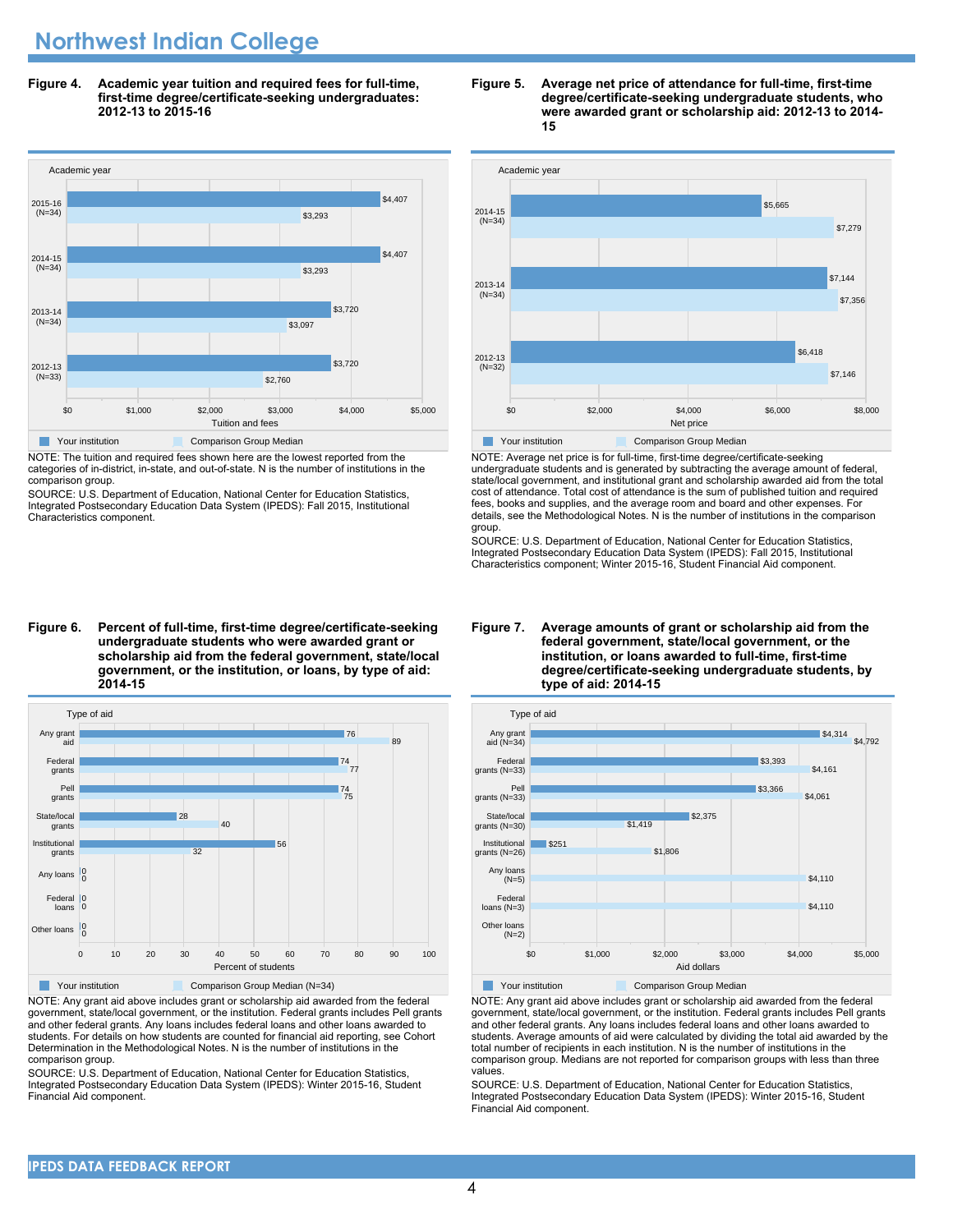# **Northwest Indian College**

**Figure 8. Percent of all undergraduates awarded aid, by type of aid: 2014-15**

Type of aid 0 10 20 30 40 50 60 70 80 90 100 Percent of students Federal loans Pell grants Any grant aid  $\overline{0}$ 0 63 <u>م</u> 80 77 **The Comparison Group Median (N=34)** Comparison Group Median (N=34)

NOTE: Any grant aid above includes grant or scholarship aid awarded from the federal government, state/local government, the institution, or other sources. Federal loans includes only federal loans awarded to students. N is the number of institutions in the comparison group.

SOURCE: U.S. Department of Education, National Center for Education Statistics, Integrated Postsecondary Education Data System (IPEDS): Winter 2015-16, Student Financial Aid component.



**Figure 9. Average amount of aid awarded to all undergraduates, by**

**type of aid: 2014-15**

NOTE: Any grant aid above includes grant or scholarship aid from the federal government, state/local government, the institution, or other sources. Federal loans includes federal loans to students. Average amounts of aid were calculated by dividing the total aid awarded by the total number of recipients in each institution. N is the number of institutions in the comparison group.

SOURCE: U.S. Department of Education, National Center for Education Statistics, Integrated Postsecondary Education Data System (IPEDS): Winter 2015-16, Student Financial Aid component.

## **Figure 10. Retention rates of full-time, first-time bachelor's degree seeking students (Fall 2014 cohort)**



NOTE: Retention rates are measured from the fall of first enrollment to the following fall. Academic reporting institutions report retention data as of the institution's official fall reporting date or as of October 15, 2014. Program reporters determine the cohort with enrollment any time between August 1-October 31, 2014 and retention based on August 1, 2015. Four-year institutions report retention rates for students seeking a bachelor's degree. For more details, see the Methodological Notes. N is the number of institutions in the comparison group.

SOURCE: U.S. Department of Education, National Center for Education Statistics, Integrated Postsecondary Education Data System (IPEDS): Spring 2015, Fall Enrollment component.

#### **Figure 11. Graduation and transfer-out rates of full-time, first-time degree/certificate-seeking undergraduates within 150% of normal time to program completion (2009 cohort)**



Your institution **Comparison Group Median** 

NOTE: Graduation rate cohort includes all full-time, first-time degree/certificate-seeking undergraduate students. Graduation and transfer-out rates are the Student Right-to-Know rates. Only institutions with mission to prepare students to transfer are required to report transfer out. For more details, see the Methodological Notes. N is the number of institutions in the comparison group.

SOURCE: U.S. Department of Education, National Center for Education Statistics, Integrated Postsecondary Education Data System (IPEDS): Winter 2015-16, Graduation Rates component.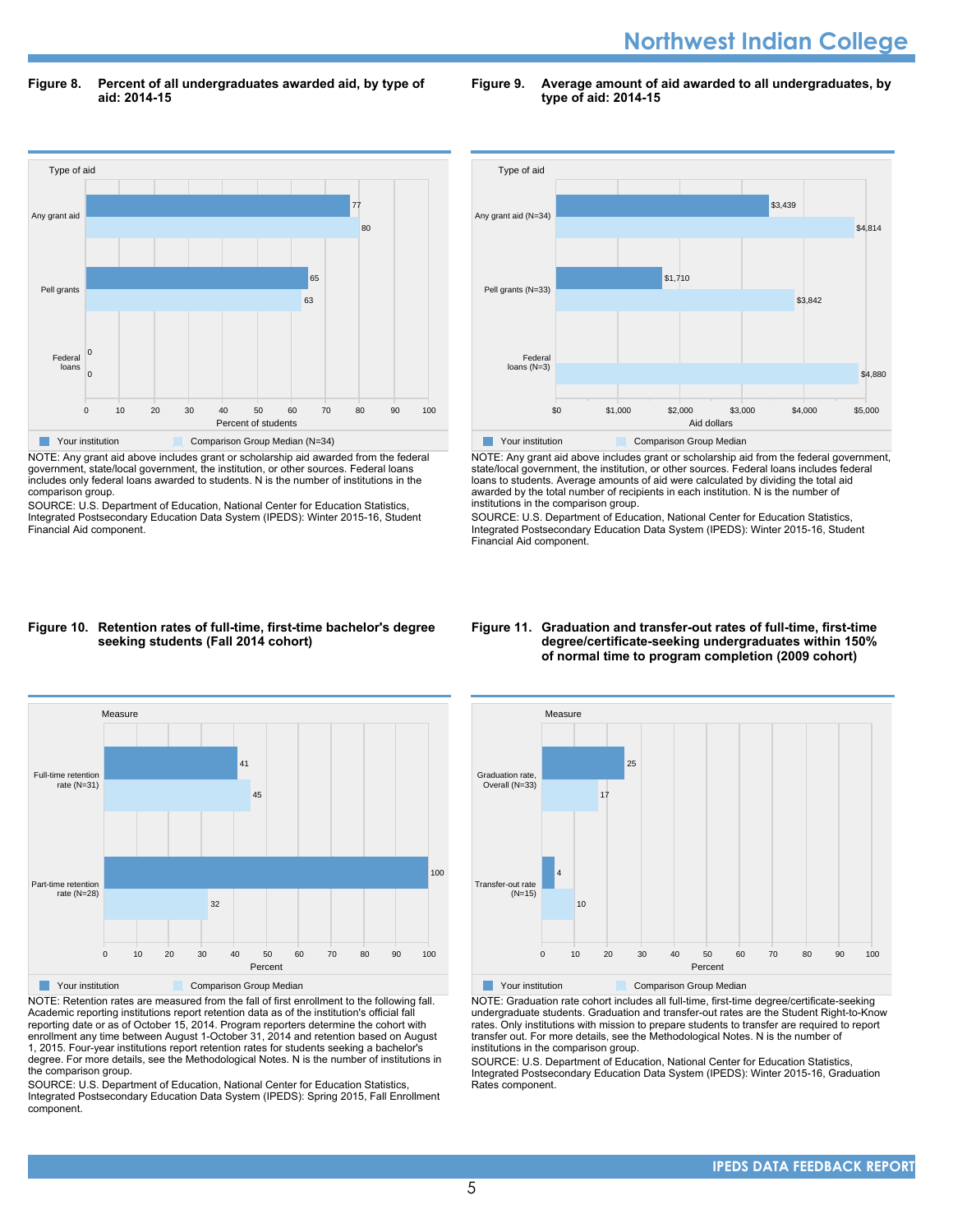**Figure 12. Bachelor's degree graduation rates of full-time, first-time degree/certificate-seeking undergraduates within 4 years, 6 years, and 8 years: 2007 cohort**



NOTE: The 6-year graduation rate is the Student Right-to-Know (SRK) rate; the 4- and 8 year rates are calculated using the same methodology. For details, see the Methodological Notes. N is the number of institutions in the comparison group. SOURCE: U.S. Department of Education, National Center for Education Statistics, Integrated Postsecondary Education Data System (IPEDS): Winter 2015-16, 200% Graduation Rates component.

## **Figure 13. Graduation rates of full-time, first-time degree/certificate-seeking undergraduates within 150% of normal time to program completion, by race/ethnicity: 2009 cohort**



**The Comparison Group Median** Comparison Group Median

NOTE: For more information about disaggregation of data by race and ethnicity, see the Methodological Notes. The graduation rates are the Student Right-to-Know (SRK) rates. Median values for the comparison group will not add to 100%. N is the number of institutions in the comparison group. Medians are not reported for comparison groups with less than three values.

SOURCE: U.S. Department of Education, National Center for Education Statistics, Integrated Postsecondary Education Data System (IPEDS): Winter 2015-16, Graduation Rates component.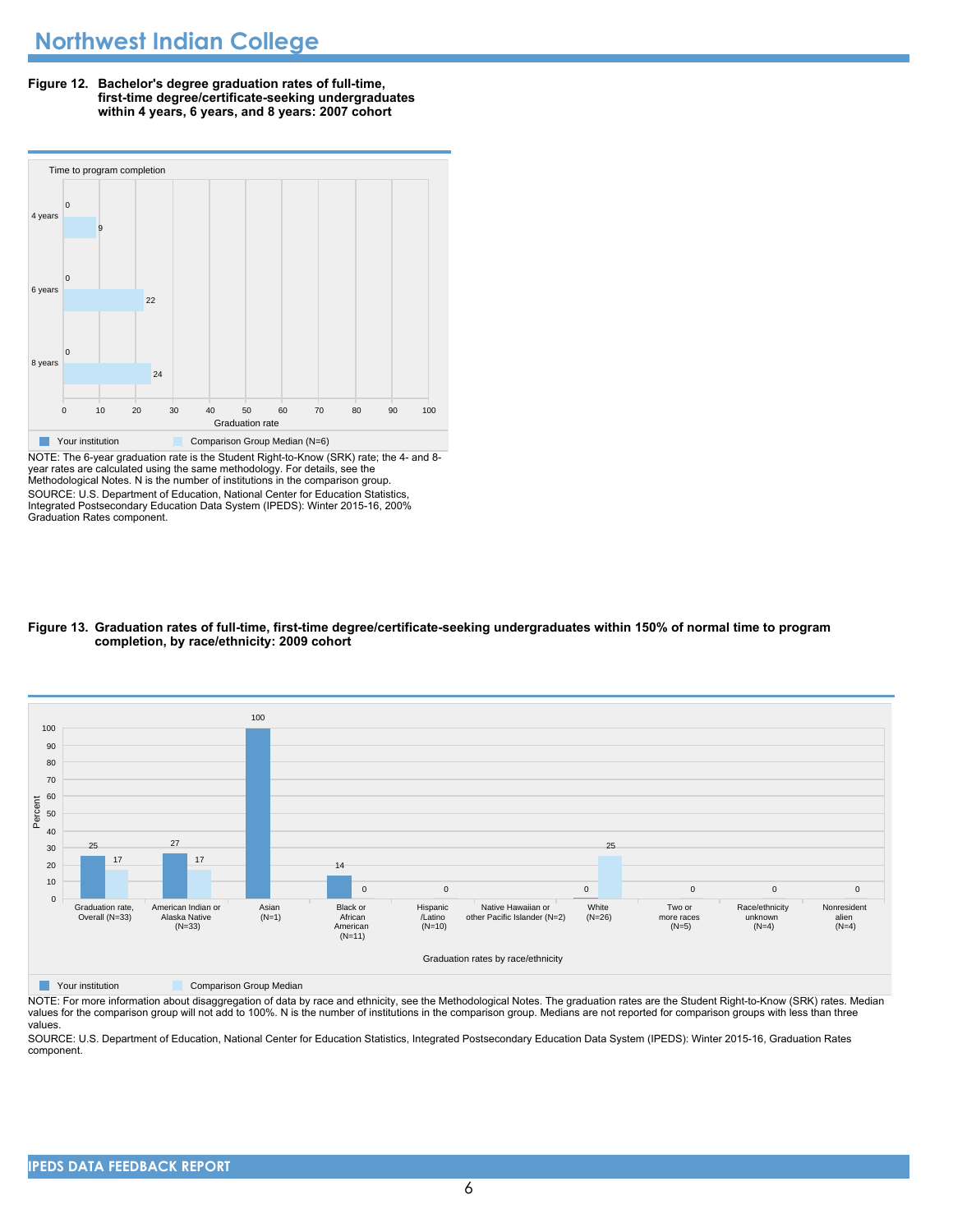**Northwest Indian College** 

**Figure 14. Percent distribution of core revenues, by source: Fiscal year 2015**

**Figure 15. Core expenses per FTE enrollment, by function: Fiscal year 2015**



NOTE: The comparison group median is based on those members of the comparison group that report finance data using the same accounting standards as the comparison institution. For a detailed definition of core revenues, see the Methodological Notes. N is the number of institutions in the comparison group.

SOURCE: U.S. Department of Education, National Center for Education Statistics, Integrated Postsecondary Education Data System (IPEDS): Spring 2015, Finance component.



NOTE: Expenses per full-time equivalent (FTE) enrollment, particularly instruction, may be inflated because finance data includes all core expenses while FTE reflects credit activity only. For details on calculating FTE enrollment and a detailed definition of core expenses, see the Methodological Notes. N is the number of institutions in the comparison group. SOURCE: U.S. Department of Education, National Center for Education Statistics, Integrated Postsecondary Education Data System (IPEDS): Fall 2015, 12-month Enrollment component and Spring 2015, Finance component.

#### **Figure 16. Full-time equivalent staff, by occupational category: Fall 2015**



NOTE: Graduate assistants are not included. For calculation details, see the Methodological Notes. N is the number of institutions in the comparison group. SOURCE: U.S. Department of Education, National Center for Education Statistics, Integrated Postsecondary Education Data System (IPEDS): Spring 2015, Human Resources component.

#### **Figure 17. Average salaries of full-time instructional non-medical staff equated to 9-month contracts, by academic rank: Academic year 2015-16**



NOTE: Average salaries of full-time instructional non-medical staff equated to 9-month contracts was calculated by multiplying the average monthly salary by 9. The average monthly salary was calculated by dividing the total salary outlays by the total number of months covered by staff on 9, 10, 11 and 12-month contracts. Medians are not reported for comparison groups with less than three values.

SOURCE: U.S. Department of Education, National Center for Education Statistics, Integrated Postsecondary Education Data System (IPEDS): Spring 2015, Human Resources component.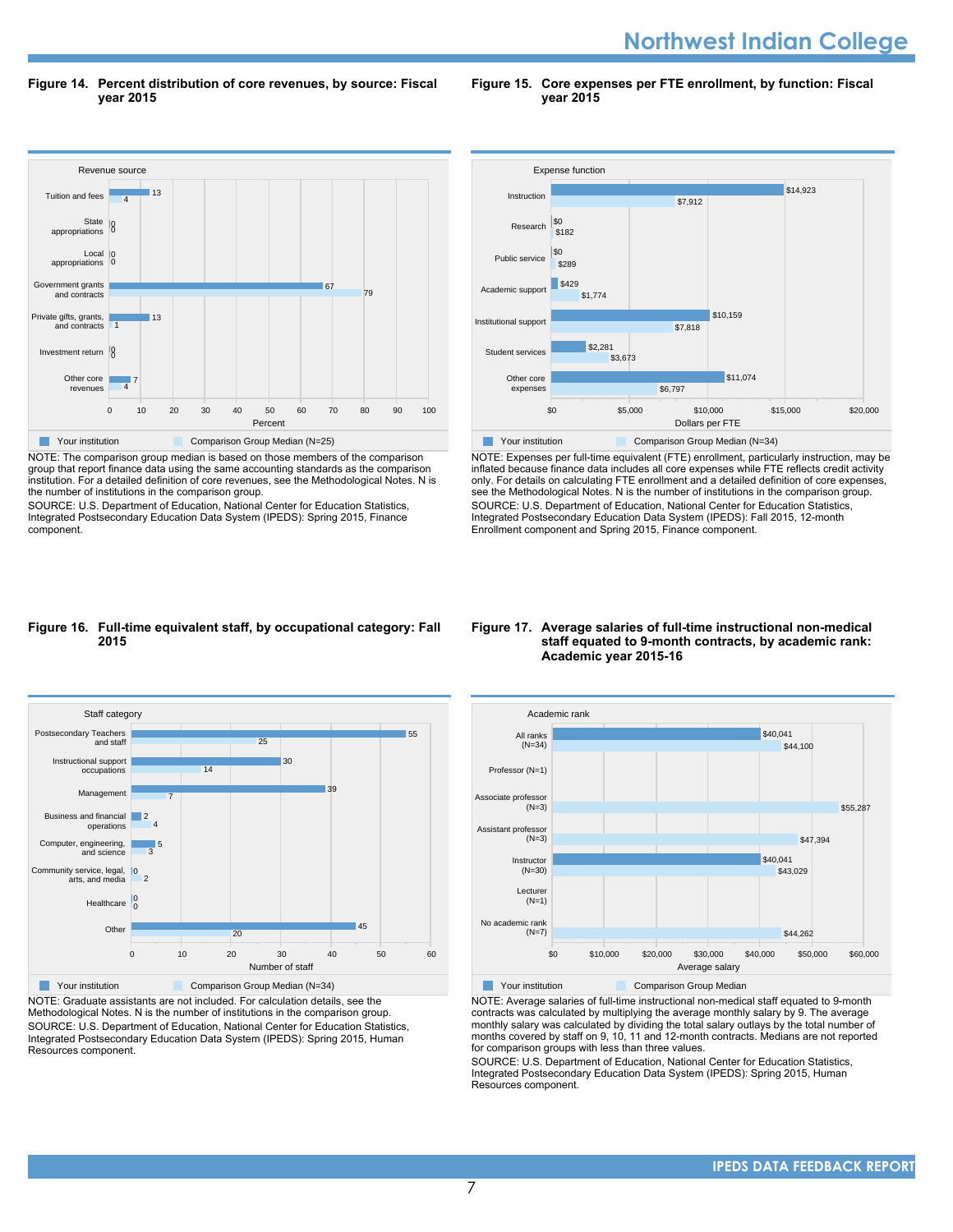# **METHODOLOGICAL NOTES**

# **Overview**

This report is based on data supplied by institutions to IPEDS during the 2015-16 data collection year. Response rates exceeded 99% for most surveys. Detailed response tables are included in IPEDS First Look reports at [http://nces.ed.gov/pubsearch/getpubcats.asp?sid=010.](http://nces.ed.gov/pubsearch/getpubcats.asp?sid=010)

# **Use of Median Values for Comparison Group**

The value for the comparison institution is compared to the median value for the comparison group for each statistic included in the figure. If more than one statistic is presented in a figure, the median values are determined separately for each indicator or statistic. Medians are not reported for comparison groups with fewer than three values. Where percentage distributions are presented, median values may not add to 100%. To access all the data used to create the figures included in this report, go to 'Use the Data' portal on the IPEDS website (<http://nces.ed.gov/ipeds>).

# **Missing Statistics**

If a statistic is not reported for your institution, the omission indicates that the statistic is not relevant to your institution and the data were not collected. Not all notes may be applicable to your report.

# **Use of Imputed Data**

All IPEDS data are subject to imputation for total (institutional) and partial (item) nonresponse. If necessary, imputed values were used to prepare your report.

# **Data Confidentiality**

IPEDS data are not collected under a pledge of confidentiality.

# **Disaggregation of Data by Race/Ethnicity**

When applicable, some statistics are disaggregated by race/ethnicity. Data disaggregated by race/ethnicity have been reported using the 1997 Office of Management and Budget categories. Detailed information about the race/ethnicity categories can be found at <http://nces.ed.gov/ipeds/reic/resource.asp>.

# **Cohort Determination for Reporting Student Financial Aid and Graduation Rates**

Student cohorts for reporting Student Financial Aid and Graduation Rates data are based on the reporting type of the institution. For institutions that report based on an academic year (those operating on standard academic terms), student counts and cohorts are based on fall term data. Student counts and cohorts for program reporters (those that do not operate on standard academic terms) are based on unduplicated counts of students enrolled during a full 12-month period.

# **DESCRIPTION OF STATISTICS USED IN THE FIGURES**

# **Admissions (only for non-open-admissions schools)**

# *Admissions and Test Score Data*

Admissions and test score data are presented only for institutions that do not have an open admission policy, and apply to first-time, degree/certificate-seeking undergraduate students only. Applicants include only those students who fulfilled all requirements for consideration for admission and who were notified of one of the following actions: admission, non-admission, placement on a wait list, or application withdrawn (by applicant or institution). Admitted applicants (admissions) include wait-listed students who were subsequently offered admission. Early decision, early action, and students who began studies during the summer prior to the fall reporting period are included. For customized Data Feedback Reports, test scores are presented only if they are required for admission.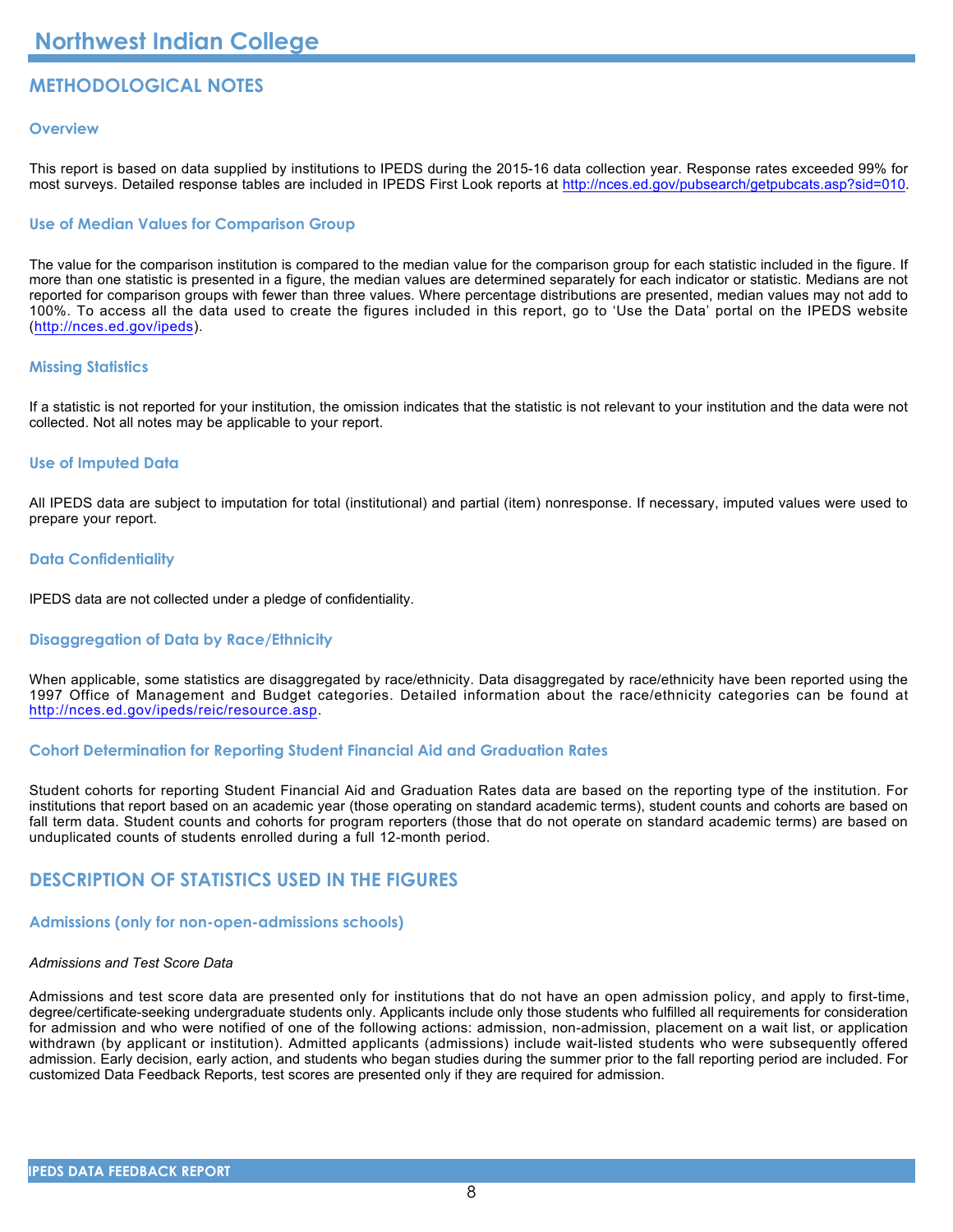# **Student Enrollment**

# *FTE Enrollment*

The full-time equivalent (FTE) enrollment used in this report is the sum of the institution's FTE undergraduate enrollment and FTE graduate enrollment (as calculated from or reported on the 12-month Enrollment component). Undergraduate and graduate FTE are estimated using 12 -month instructional activity (credit and/or contact hours). See "Calculation of FTE Students (using instructional activity)" in the IPEDS Glossary at <http://nces.ed.gov/ipeds/glossary/>.

# *Total Entering Undergraduate Students*

Total entering students are students at the undergraduate level, both full- and part-time, new to the institution in the fall term (or the prior summer term who returned in the fall). This includes all first-time undergraduate students, students transferring into the institution at the undergraduate level, and non-degree/certificate-seeking undergraduates entering in the fall. Only degree-granting, academic year reporting institutions provide total entering student data.

# **Charges and Net Price**

## *Average Institutional Net Price*

Average net price is calculated for full-time, first-time degree/certificate-seeking undergraduates who were awarded grant or scholarship aid from the federal government, state/local government, or the institution anytime during the full aid year. For public institutions, this includes only students who paid the in-state or in-district tuition rate. Other sources of grant aid are excluded. Average net price is generated by subtracting the average amount of federal, state/local government, and institutional grant and scholarship aid from the total cost of attendance. Total cost of attendance is the sum of published tuition and required fees, books and supplies, and the average room and board and other expenses.

For the purpose of the IPEDS reporting, aid awarded refers to financial aid that was awarded to, and accepted by, a student. This amount may differ from the aid amount that is disbursed to a student.

# **Retention and Graduation Rates**

## *Graduation Rates and Transfer-out Rate*

Graduation rates are those developed to satisfy the requirements of the Student Right-to-Know Act and Higher Education Act, as amended, and are defined as the total number of individuals from a given cohort of full-time, first-time degree/certificate-seeking undergraduates who completed a degree or certificate within a given percent of normal time to complete all requirements of the degree or certificate program before the ending status date of August 31, 2014; divided by the total number of students in the cohort of full-time, first-time degree/certificateseeking undergraduates minus any allowable exclusions. Institutions are permitted to exclude from the cohort students who died or were totally and permanently disabled; those who left school to serve in the armed forces or were called up to active duty; those who left to serve with a foreign aid service of the federal government, such as the Peace Corps; and those who left to serve on an official church mission.

Transfer-out rate is the total number of students from the cohort who are known to have transferred out of the reporting institution (without earning a degree/award) and subsequently re-enrolled at another institution within the same time period; divided by the same adjusted cohort (initial cohort minus allowable exclusions) as described above. Only institutions with a mission that includes providing substantial preparation for students to enroll in another eligible institution are required to report transfers out.

## *Retention Rates*

Retention rates are measures at which students persist in their educational program at an institution, expressed as a percentage. For fouryear institutions, this is the percentage of first-time bachelors (or equivalent) degree-seeking undergraduates from the previous fall who are again enrolled in the current fall. For all other institutions this is the percentage of first-time degree/certificate-seeking students from the previous fall who either re-enrolled or successfully completed their program by the current fall. The full-time retention rate is calculated using the percentage of full-time, first-time degree/certificate-seeking undergraduates, while the part-time rate is calculated using the percentage of part-time, first-time degree/certificate-seeking undergraduates.

## **Finance**

## *Core Revenues*

Core revenues for public institutions reporting under GASB standards include tuition and fees; state and local appropriations; government grants and contracts; private gifts, grants, and contracts; sales and services of educational activities; investment income; other operating and